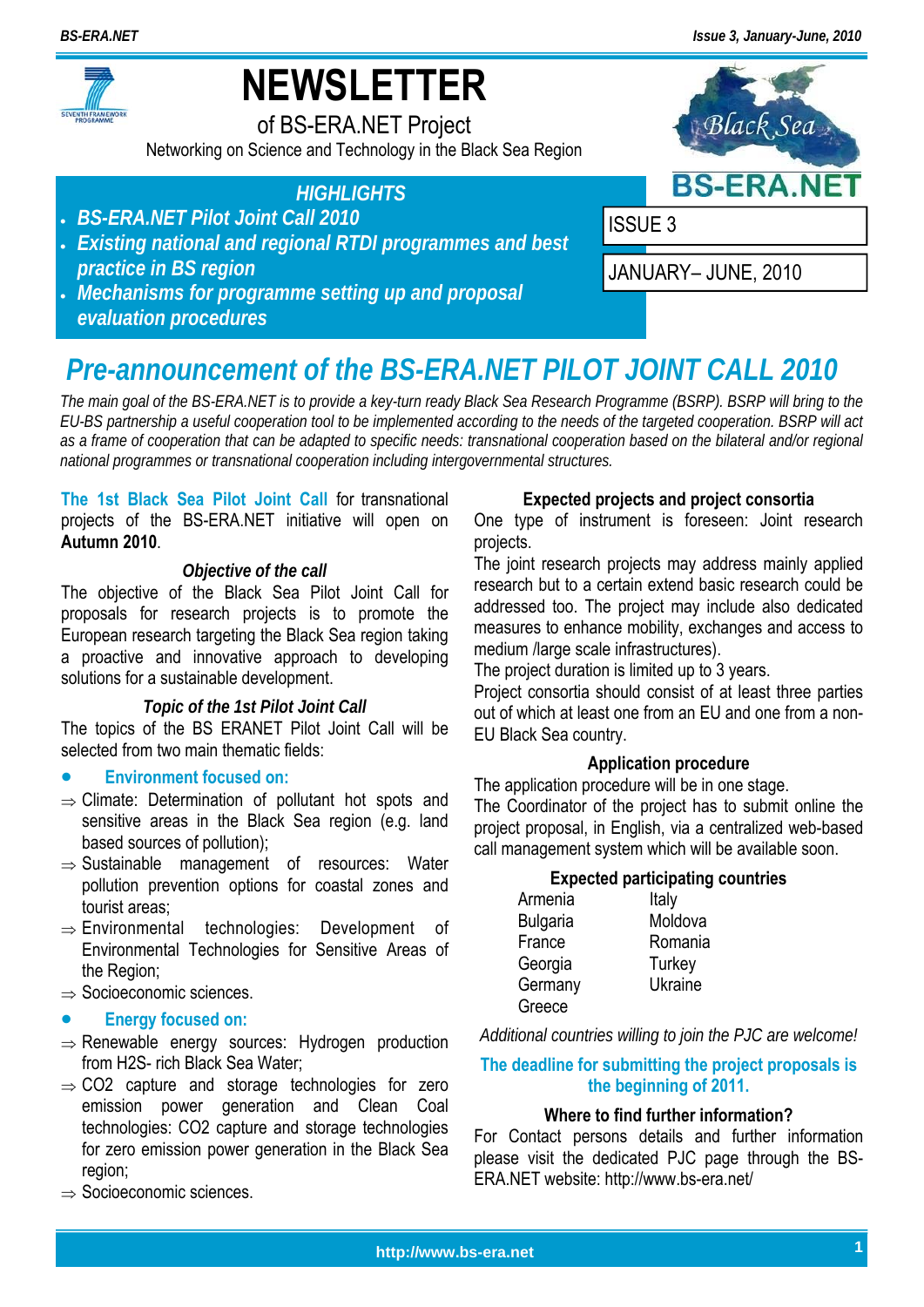## **Activities Activities**

## *3rd BS-ERA.NET Executive Board Meeting*

3rd BS-ERA.NET Executive Board (EB) Meeting was held on 11-12 March, 2010 in Paris, France.

The main objectives of this meeting were:

to present and discuss on the state of the art of the project; to work on the draft document of the BS Call Concept Paper; to define the next steps needed to be done.

At this meeting only the WPLs and the task leaders involved in the Call preparation were invited to attend.

## *Existing national and regional RTDI programmes and the current situation of programmes setting up procedures and best practice in BS region*

The main objective of the BS-ERA.NET project concerning "Networking on Science and Technology in the Black Sea Region" is to develop and strengthen the coordination of public research programmes conducted at national and regional level. The project aims at providing a framework for networking and mutual opening of national and regional research programmes which fosters concrete cooperation in the frame of a Black Sea Research Programme (BSRP). The BSRP will function as the basis for the development and implementation of joint R&D programmes and activities in the region.

Within the above context and as described in Work Package 1/ Task 1.2 (Analysis and interpretation of the identified RTDI national and regional Programmes including similar initiatives within EU), fact sheets for R&D programmes in and with the BS region have been collected. Those programme fact sheets contain basic information like aim and scope of the programme, funding conditions of the programmes and a link to the websites and contact persons of the programme owners.

The aim of Report is to present an overview of the existing R&D programmes targeting the Black Sea region, to list programme owners who are active in BSR and provide a first statistical analysis. The collected information will be analysed in later tasks of the BS-ERA.NET project and have a substantial impact of the concept for the BS-ERA.NET project pilot joint call. However, the analysed data mainly picture the existing R&D programmes in the Black Sea Region, but do not reflect the available budgets of the programme, volume of funding and the number of funded projects under a programme. These questions which are fundamental to develop a funding concept were not in focus of the present report, but need to be addressed in later activities of the BS ERA.NET project.

The analysed data clearly show the dominance of bilateral R&D programmes in the Black Sea Region and a lack of R&D programmes funding multilateral projects. Surprisingly, bilateral links in R&D within the Black Sea Countries are not strong and the Black Sea Countries also tend to establish bilateral programmes with EC MS/AC countries. An implementation of a multilateral R&D programme with

participation of Black Sea Countries and EC MS/AC enabling scientific exchange and joint scientific projects could therefore foster development and success in the regional scientific development for all participating parties.

The analysed data may also be helpful for designing a concept of this type of multilateral R&D programme. The eligible costs for the existing R&D programmes cover a broad range of funding opportunities. Almost all programmes fund mobility. Funding of conferences and match making events has a low share in the existing funding opportunities. Improvement of this instrument could support the establishment and initiation of cooperation in and with the Black Sea Region.

Looking at the thematic priorities of the existing R&D programmes, it is obvious that 1/3 of the programmes has no thematic priority; the remaining programmes have a more or less even distribution in their thematic priorities. This could be a good fundament for linking the existing programmes with similar thematic priorities.

The collected information within the scope of Report has been made publicly accessible in a web based database and addresses researchers from EU MS/AC and Black Sea countries which are interested in cooperation with each other.

**Research and Development Programmes DATABASE in the Extended Black Sea Region**  The database designed on the programmes of Partner Countries in cooperation with ERA-RUS is ready and available for public use through **BS-ERA.NET**, **ERA.RUS**, and **incrEAST** portals **http://www.bs-era.net** 

ew Resource!

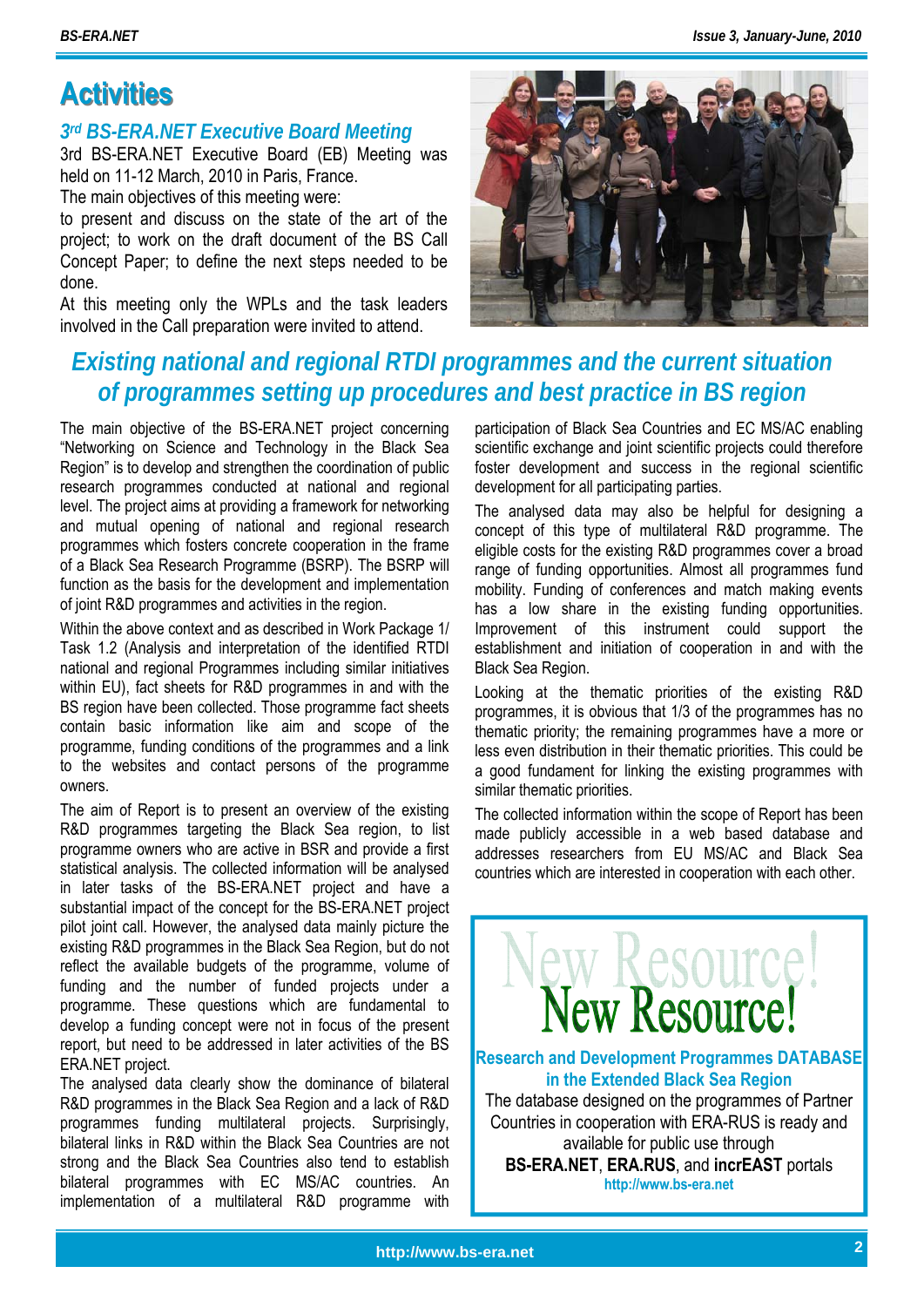## *Synthesis Report Summary on Mechanisms for programme setting up and proposal evaluation procedures*

This report is an inventory of potential funding instruments for the BSRP pilot call, identified through the collection of Country Reports. Below the main outcomes of the analysis of those instruments are synthesized.

## **Scope and Target**

The scope of the report is to make an inventory of funding instruments within the countries of the BS.ERA-NET project partners, which can be potentially opened within the BSRP pilot joint call.

The target of the present deliverable are public programme owners (funding organizations) in BS.ERA-NET project countries which can be potential funders of the pilot BSRP call and their corresponding funding instruments.

24 programme owners (POs) and 29 funding instruments have been identified. All funding instruments have been analysed for their setting-up procedures. Twenty three of them have been analysed for their proposal evaluation procedures.

## **Synthesis outcomes**

## **Setting-up procedures**

The funding instruments can be classified into four main classes according to the setting-up mechanism on which they are based:

 Bi-lateral programmes based on inter-governmental agreements.

 Bi- and multi-lateral programmes based on ad-hoc agreements between single Pos.

 National programmes with mechanisms for opening in international cooperation schemes (such as ERA-NETs).

Unilateral programmes, which fund mobility of researchers to or from a certain country.

The second class can be further sub-divided into bi- and multi- lateral programmes in the framework of more general programmes for international cooperation and into instruments allowing for the establishment of completely new programmes.

## **Bi-lateral programmes**

The active bi-lateral programmes based on governmental agreements are insufficient in order to base a truly multilateral call on them. Many countries do not have stipulated such agreements with other countries, especially within the BS region. The political background seems still problematic. The stipulating and activation of such agreements require too much time and is done through diplomatic channels. Instead, bi-lateral programmes based on ad-hoc agreements between single programme owners are more flexible and easy to establish. In many cases

this POs are big research organisations, e.g. academy of sciences in the BS countries.

In practice all of the bi-lateral programmes analysed (both political and ad-hoc) fund mobility of researchers in the framework of research projects or scientific events. The corresponding budgets of such programmes are limited. The sum of identified funding instruments based on inter-governmental agreements and ad-hoc bilateral programmes could create the base of truly multi-lateral programmes. Most of the intergovernmental programmes identified have been opened in other ERA-NETs schemes, while many of the programmes based on adhoc agreements have already best practice and precedence in S&T collaboration within and with the BS region.

## **National and unilateral programmes**

Several national programmes have been identified, which allow for opening for international cooperation. Some of them are also within BS countries (e.g. Ukraine, Azerbaijan). Some of them have been already opened in ERA-NET schemes (Italy). Such programmes have more substantial budgets, and could be used within the BSRP as additional funding to those provided by bi-lateral programmes. Precedence exists in Italy, where intergovernmental agreements are strengthen through opening of national programmes of a different programme owner in order to fund strategically important projects within bi-lateral inter-governmental agreements. Considering also such programmes within BSRP could provide means to the solution of one of the problems reported by SEE.ERA-NET project, namely the low participation rate of EU researchers.

Identified unilateral programmes fund mainly mobility of researchers with longer duration. They can be also a means for increasing the budget base of the future BSRP call, stimulating in this way the participation of both EU and BS researchers.

### **Evaluation procedures**

Most of the identified funding instruments apply some kind of evaluation procedure. Such procedures are more flexible in ad-hoc bilateral agreements, where their definition is based on previous experience and best-practices. In most of the cases the evaluation procedure a peerreview carried by independent researchers. There are pre-defined evaluation criteria, most used of which are:

- Scientific and technical merits of the proposals;
- Quality and scientific excellence of the proponents;
- Added-value of bi-lateral cooperation.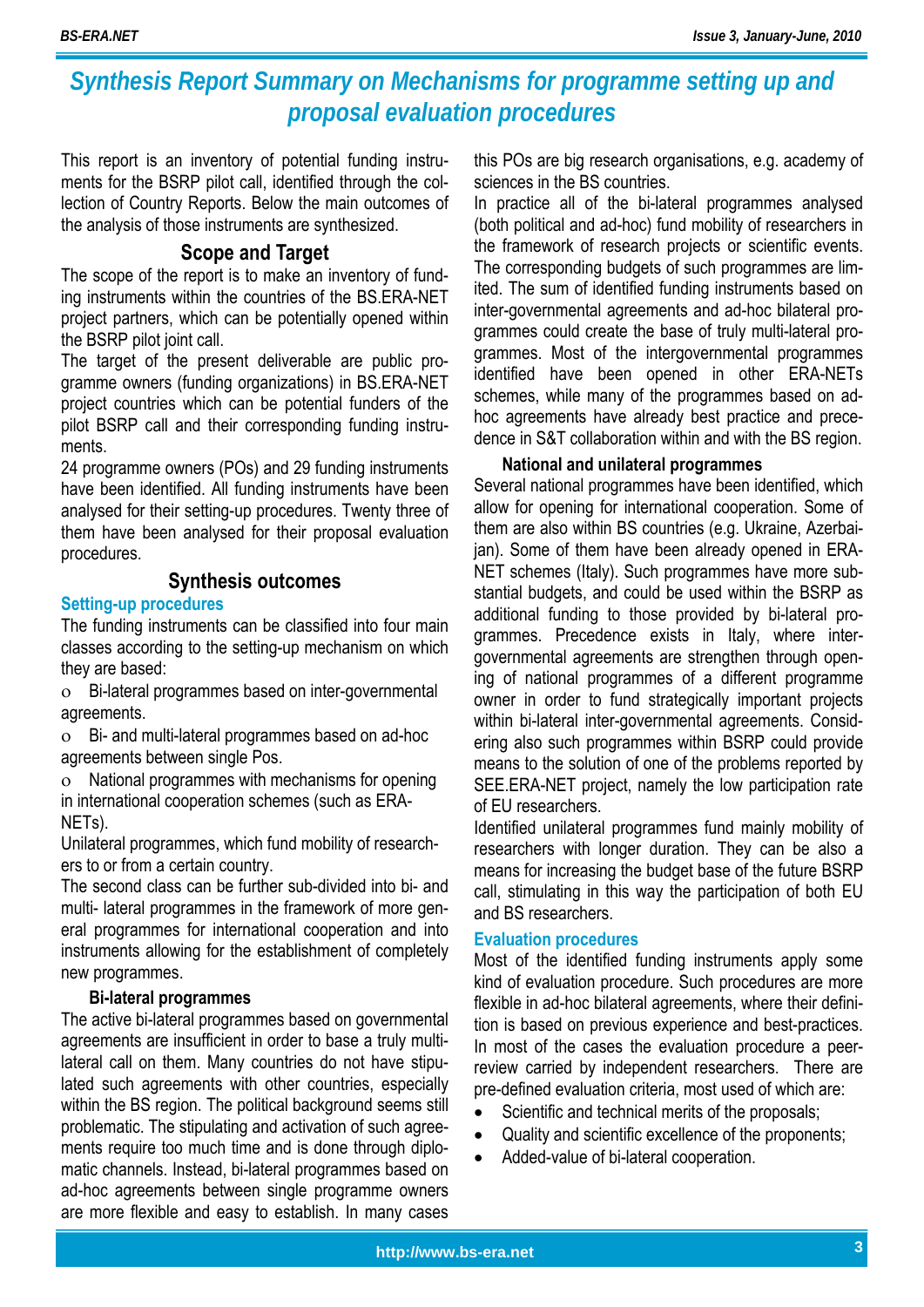## **News from the Region News from the Region**

#### **International scholars and political figures propose new vision for the Black Sea region**

The Commission on the Black Sea, an initiative involving renowned international scholars and political figures published its final report entitled "A 2020 Vision for the Black Sea Region".

In the report the authors argue that the area constituted by Armenia, Azerbaijan, Bulgaria, Georgia, Greece, Moldova, Romania, Russia, Turkey, and Ukraine is of increasing global importance as an emerging region between Europe, Asia and the Middle East. However, they state that "...the region's real priorities and needs are still being largely ignored". Local and global actors promote conflicting interests and increased geopolitical volatility could erupt into wars with international repercussions. (17 May 2010).

*Source: http://www.blackseacom.eu/* 

#### \*\*\*\*\*\* **EU issues call for proposals for EAST-INVEST project for Eastern Partnership countries**

The European Commission has issued a call for proposals for new regional investment and trade facilitation project EAST-INVEST for Eastern Partnership countries, Interfax-Ukraine reported according to the press service of the Delegation of the European Union to Ukraine.

EAST-INVEST with a budget of EUR 7 million is intended to contribute to the economic development of the Eastern Neighborhood region and to the improvement of its business environment by facilitating networks between EU and Eastern Neighborhood region public and private organizations. *Information from:* http://en.trend.az

\*\*\*\*\*\*

#### **Call for Proposals in renewable energy sources and energy efficiency made by BSEC-HDF**

Following the meeting of the BSEC-Hellenic Development Fund (HDF) Committee, a Call for Proposals was announced on 15 February 2010 inviting projects in renewable energy sources, including eligible applications in energy efficiency. The total amount granted to renewable energy sources projects will be 400.000 Euros. BSEC-HDF projects are required to be innovative, using environment-friendly energy solutions and good practices that are able to enhance the scientific, technical and administrative competencies and capacities of institutions in the BSEC Member States.

*More information on the BSEC-HDF is available at www.bsecprojects.com.*  \*\*\*\*\*\*

#### **Joint call CNRS/TUBITAK**

The joint call for "Exchange programmes with researchers" between CNRS and TUBITAK is open, in all scientific domains, from 1st June to 13th September.

The call is designed to foster new scientific collaborations and favour the participation of young scientists. The project should be submitted jointly by the French and Turkish partners.

The maximum duration is 2 years and can be renewed once. The maximum funding by CNRS is approximately 2000€/year (2 trips in Turkey and 2 weeks to host the Turkish partners). Each organisation funds the travel costs of its scientists and the accommodation costs of the partner scientists.

CNRS scientists, or working in a joint research unit, can submit their project to the Direction of European Affairs of CNRS, by using the online form (https://www.cooperation.cnrs.fr/coopinteer/interne/login.do). The Turkish partners should submit their project at TUBITAK. The projects will be evaluated by CNRS and TUBITAK on the basis of scientific quality. The results will be sent in December and projects will start in January 2011.

#### DEADLINE: 1 September 2010.

*Contact CNRS:Mariama BOUMGHAR, Direction of European Affairs mariama.boumghar@cnrs-dir.fr*  \*\*\*\*\*\*

#### **UNESCO Science Policy Series Volume n°7: Science and Education Policies in Central and Eastern Europe, Balkans, Caucasus and Baltic Countries**

The UNESCO Office in Venice and Regional Bureau for Science and Culture in Europe (BRESCE) just published the seventh volume of the Science Policy Series focused on Science and Education Policies in Central and Eastern Europe, Balkans, Caucasus and Baltic Countries based on the reports presented during the two-day conference held in Chisinau, on 19-20

September 2008. The Conference was organized by joint efforts of the Academy of Sciences of Moldova and the UNESCO Office in Moscow, Central European Initiative, the U.S. Civilian Research and Development Foundation (CRDF), Office of Naval Research Global (ONRG) and Moldovan Research and Development Association (MRDA), among others.

The volume was launched by Mr Engelbert Ruoss, Director of the UNESCO Venice Office, and Academician Gheorghe Duca, President of the Academy of Sciences of Moldova, on the occasion of the South Eastern European Ministerial Round Table on "Strengthening Scientific Research and Higher Education. From Bilateral to pan-European Cooperation", organized by the Ministry of Education and Science of Albania and UNESCO on 21-22 May 2010, in Tirana, Albania.

This 161-page publication provides insights on subjects related to the linkages between higher education and research and their importance for the development of a knowledge based society in countries of Central and Eastern Europe, Balkans, Caucasus and Baltic Countries. Experiences from other regions are also includes. The following topics are addressed throughout the volume: Strengthening the International Impact of National Research and Education Programmes, Enhancing Research in Higher Education, Developing a Knowledge-Based Economy, Best Practices on Stemming and Reversing 'Brain Drain'.

*The publication can be downloaded on the UNESCO website: http://portal.unesco.org/*  \*\*\*\*\*\*

#### **Policy Reports 2010 of the Commission on the Black Sea**

- Policy Report I: The Current State of Economic Development in the Black Sea Region by Panayotis Gavras;

- Policy Report II: Security in the Black Sea Region by Mitat Çelikpala;

Policy Report III: Regional Cooperation in the Black Sea Region by Panagiota Manoli;

- Policy Report IV: Democracy and Good Governance in the Black Sea Region by Franz-Lothar Altmann, Johanna Deimel and Armando García Schmidt.

\*\*\*\*\*\*

*Information from:: http://www.blackseacom.eu/policy-reports/* 

#### **Black Sea Universities Network 2010 CONGRESS "Education, Research & Innovation", Moscow, Russia, April 23 - 24, 2010**

The BSUN Congress was organized jointly with the 9th Conference of Rectors from the Black Sea Region is the major event that gathers rectors, senior university managers and decision-makers from the fields of higher education, scientific research and technology transfer, academics, etc., interested in active involvement of universities in the sustainable development of the Black Sea Region.

#### *Armenia*

#### **Innovation Center of Russian – Armenian Cooperation will be established in Yerevan**

Within the framework of the founding forum of Russian-Armenian Center on Innovation Cooperation in Armenia, launched on April 15, an agreement on the opening of Russian-Armenian Innovation Center was signed in Yerevan. The Center has it as its aim fostering the integration processes of the two states' economic cooperation through the enforcement and extension of innovation component. The following are the main directions of the intended collaboration:

- $\Rightarrow$  Formation of interstate innovation system and CIS interstate innovation area;
- $\Rightarrow$  Provision of mutual informative and organizational assistance;
- $\implies$  Organization of advisory services, educational courses, seminars, conferences;
- $\Rightarrow$  Elaboration of mechanisms for accepting and selecting innovative projects;
- $\Rightarrow$  Assistance in finding partners in Armenia and Russia and founding joint companies.

Russian-Armenian Innovation Cooperation Conference was organized on the part of the Russian Federation and CIS States, as well as by the joint efforts of the Representation of Rossotrudnichestvo in the RA, the RA Ministry of Economy, the RA Ministry of Education and Science, RA State Committee on Science and the RA National Academy of Sciences. *Source: http://www.scs.am/eng.php*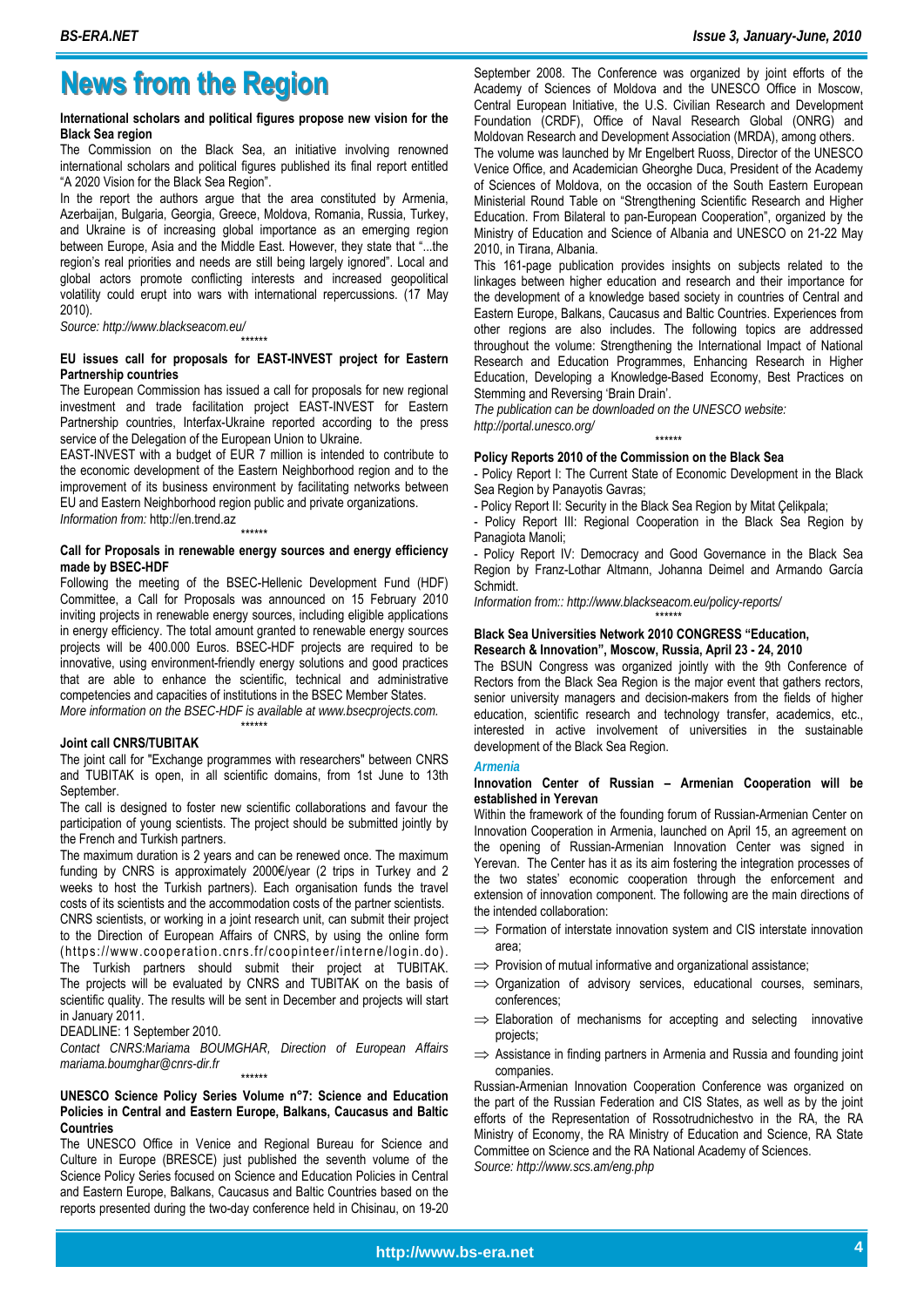#### *Azerbaijan*

#### **First Azerbaijan-Russia Forum on Humanitarian Cooperation**

The First Azerbaijan-Russia Forum on Humanitarian Cooperation took place in Baku on January 22-23, 2010.

The event was attended by Sergei Naryshkin, Head of Russia's Presidential Administration, and Mikhail Shvidkoy, Representative of Russian President for International Cooperation and by Azerbaijan's presidential administration officials, Milli Majlis vice-speaker of, ministers and ministry officials, heads of religious denominations, intellectuals and public figures.

*Information from: http://en.apa.az/* 

#### *Bulgaria*

#### **22nd Meeting of the Council of Ministers of Foreign Affairs**

The 22nd Meeting of the Council of Ministers of Foreign Affairs of the Organization of the Black Sea Economic Cooperation (BSEC) was held on 28 May 2010 in Sofia with the theme "BSEC-EU Relations". The meeting was hosted by the Republic of Bulgaria. His Excellency Mr. Nickolay MLADENOV, Minister of Foreign Affairs of the Republic of Bulgaria, chaired the meeting in his capacity as the Chairman-in-Office of the Organization. *Information from: http://www.bsec-organization.org/* 

\*\*\*\*\*\* **Ministers of Science and Technology convene in Sofia** 

The Ministers responsible for Science and Technology of the BSEC Member States met in Sofia on 9 April 2010.

During the meeting the Ministers assessed the cooperation in the fields of scientific research and technological development conducted in line with the First BSEC Action Plan on Cooperation in Science and Technology, covering 2005-2009 period.

To chart the way forward, the Ministers adopted the Second BSEC Action Plan for the 2010-2014 period. The new Action Plan, in addition to reconfirming broader policy orientations, covers a number of more specific initiatives and tools such as exploring the possibility of preparing Memoranda of Understanding to promote cooperation in specific fields of S&T, developing sectoral partnerships, making optimal use of the BSEC Project Development Fund, maximizing synergies among multilateral horizontal projects, promoting bilateral cooperation programmes, organizing thematic workshops and brokerage events and improving science communication.

At the conclusion of the meeting, a joint Declaration on cooperation in science and technology was adopted. In the adopted policy document, the Ministers declared their commitment to initiate joint actions directed toward better utilization of existing resources through improved access to knowledge, training activities and research programmes, enhanced transnational mobility and joint scientific events.

The Ministers also agreed to seek innovative ways for combining allocated public expenditure on research and development with private investment for funding projects involving transnational cooperation, as well as to promote dialogue among stakeholders in the science and technology community for converting scientific discoveries into innovative, commercially viable products and processes. The Ministers also expressed their commitment to develop joint research and training programmes among the scientific institutions and universities of the BSEC Member States.

*Information from: http://www.bsec-organization.org* 

#### **BSEC Working Group on Tourism meets in Sofia**

The meeting of the BSEC Working Group on Cooperation in Tourism was held in Sofia, Bulgaria, on 15-16 December 2009. The meeting focused, among other topics, on the organization of the planned Second Forum on Cooperation of the Association of Travel and Tourism Agencies of the BSEC Member State, as well as various joint project proposals related to the field of tourism. Also, views were exchanged on maritime and nautical tourism. *Information from: http://www.bsec-organization.org* 

\*\*\*\*\*\*

#### *France*

#### **The Black Sea Conference of Regions took place at Paris, France , 16 February 2010.**

For the first time, the Assembly of European Regions (AER) has gathered over 60 politicians and regional representatives of the Black Sea outline at Ile-de-France (F), among with some experts, to discuss two major areas of concern for the Black Sea: water management and sustainable tourism.

Being strategically located at the junction of Europe, Central Asia and the Middle East, and having a large population (the Danube-Black Sea Basin represents more than 160 millions people), the Black Sea area indeed faces

a number of opportunities and challenges. "Being the largest network of regions in wider Europe, it is the AER's duty to facilitate relations between all existing stakeholders. This is the reason why I have decided to launch this initiative of inviting the thirty-three regions of the Black Sea outline, experts from the European Union, the Council of Europe, the Black Sea area, as well as scholars working on the topic, to meet and prepare the future of the region and protect its environment" stated Michèle Sabban, AER President. Regions are indeed becoming more and more crucial when it comes to the implementation of projects, whether these are related to water or energy. In order to fulfill such projects and answer the energy challenges with which Europe is faced today (water, energy, emissions…), regions need a clear understanding of the potential technical solutions and existing investment possibilities. Through this meeting, AER's aim is to provide them with such information.

*Information from: http://www.aer.eu* 

#### *Georgia*

EU is "deeply committed" to further assist Georgia in tackling its multiple challenges, but to succeed with this assistance, Georgia also "must deliver more" with its commitments, an outgoing EU Neighbourhood Commissioner, Benita Ferrero-Waldner, said on December 15.

Speaking at the European Parliament on December 15, Ferrero-Waldner laid out those three priority areas in which, she said, Georgia had "to deliver more" – democratic reforms; demonstrating "strategic patience" towards its breakaway regions and preparation for new EU-Georgia Association Agreement.

*Information from: http://www.civil.ge/eng/article.php?id=21789* 

#### *Germany*

#### **International Conference on the Future of the Black Sea Region at the German Ministry of Foreign Affairs**

On 25 January 2010, 80 experts and political decision-makers meet in the Federal Foreign Office in Berlin at the invitation of the "Commission on the Black Sea" in order to talk about the current state of relations in the Black Sea area and the future prospects of this European region.

*Information from: http://www.blackseacom.eu/* 

### *Romania*

#### **EU backs Black Sea environmental group**

"EU members need to take action to contribute to the environmental wellbeing of the Black Sea", a Romanian delegation said in Brussels. A Romanian delegation told the European Commission in Brussels that Bucharest saw room for improvement in environmental efforts under way in the Black Sea region.

Black Sea countries, the Romanian delegation said, "lack the necessary resources and institutional capacity" to tackle environmental challenges on their own.

*Information from: http://www.upi.com/* 

#### *Moldova*

Negotiations for a new Association Agreement between the European Union and Moldova ware scheduled to begin on 12 January 2010, but, according to CEPS researcher George Dura, moves towards further visa liberalisation and a deep and comprehensive free trade area with the EU will largely depend on the sustainability and operability of the new government. *Information from: http://www.ceps.eu/* 

\*\*\*\*\*\*

A seminar on BSEC sources of project financing was organized by the Ministry of Foreign Affairs and European Integration of the Rebublic of Moldova on 22 February 2010, in Chisinau. The objective of the seminar was to provide information to Moldovan institutions on the current activities of and project financing opportunities from the Project Development Fund and the BSEC-Hellenic Development Fund.

*Information from: http://www.bsec-organization.org* 

#### *Turkey*

**South East Europe Regional Workshop on the "Role of Public Research Institutes in Development of Countries"** was co-organised by the Scientific and Technological Research Council of Turkey (TÜBİTAK) and the Regional Cooperation Council (RCC) in Istanbul on 8 March 2010 under the auspices of the Turkish Chairmanship-in-Office of the South-East European Cooperation Process (SEECP). The workshop was followed by the site visits to the TÜBİTAK research institutes in the Marmara Research Center on 9 March 2010. 55 representatives from the Western Balkan Countries in the field of science and technology management and TÜBİTAK